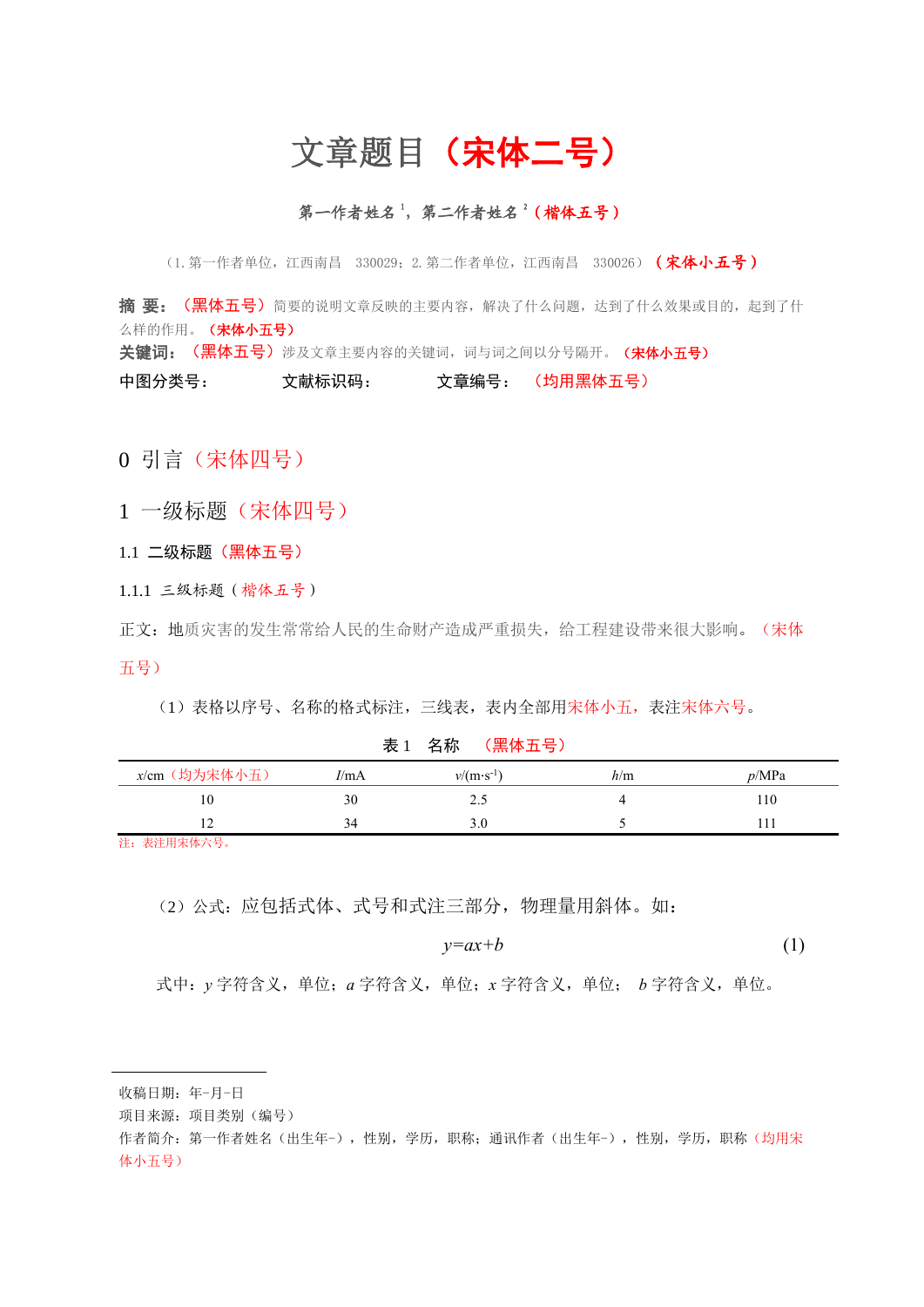(3)参考文献出处标注:以参考文献的序号在正文中以[ ]标注出,宋体五号,上标。按照被 引用的顺序标注。

例:……年产量居全国之首[1]。

(4)图



#### 图1 名称 (宋体小五)

### 参考文献:(黑体五号)

[1] 曹雪菲,寇卫东,党岚君,等. 基于身份公钥的后三代 UMTS 安全漫游方案[J]. 中国科技论文在线,2008,3(1): 1-5. (宋体六号)

[2] ……

| 期刊   | 作者. 论文题目[J]. 刊名, 年, 卷 (期): 起始页码-终止页码.                                       |
|------|-----------------------------------------------------------------------------|
| 专著   | 作者. 书名[M]. 出版地: 出版社, 出版年.                                                   |
| 译著   | 作者. 书名[M]. 译者. 出版地: 出版社,出版年.                                                |
| 论文集  | 作者. 论文题目[A]. 编者. 文集[C]. 出版地: 出版社, 出版年. 起始页码-终止页<br>妈.                       |
| 学位论文 | 作者. 论文题目[D]. 所在城市: 保存单位, 年份.                                                |
| 技术标准 | 起草责任者, 技术标准代号顺序号-发布年. 技术标准名称[S]. 出版地: 出版<br>社, 出版年.其中, 起草责任者、出版地、出版社、出版年可省。 |
| 专利   | 申请者. 专利名[P]. 国名及专利号,发布日期.                                                   |
| 技术报告 | 作者. 文题[R]. 地名: 责任单位, 报告代码及编号, 年份.                                           |
| 报纸文章 | 作者. 文题[N]. 报纸名,出版日期(版次).                                                    |
| 在线文献 | 作者. 文题[OL].[日期]. http://                                                    |